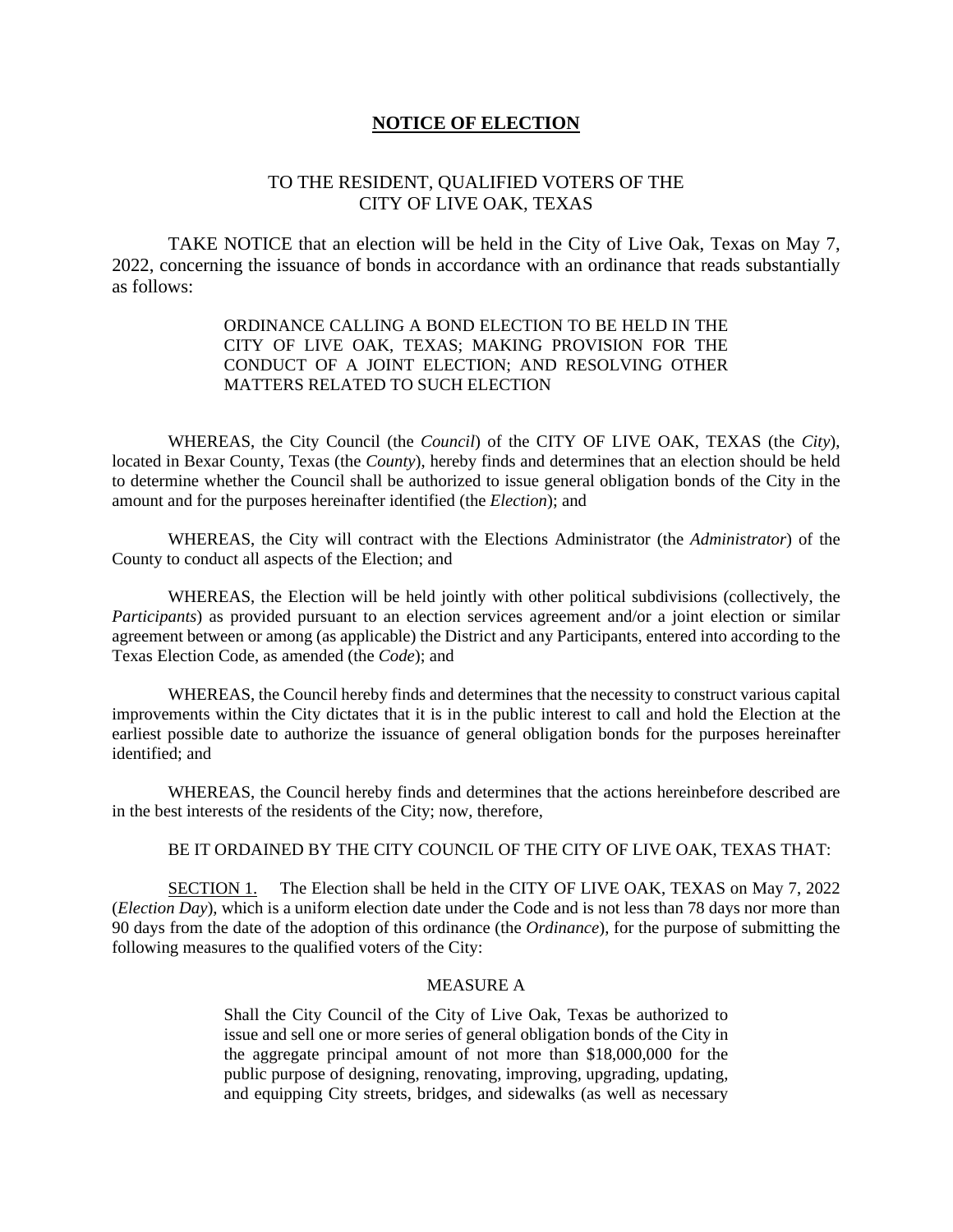improvements thereto, such as curbs, gutters, lighting, technology, signage, utility relocation, and drainage) and the purchase of land, easements, rights-of-way, and other real property interests necessary therefor or incidental thereto, such bonds to mature serially or otherwise (not more than 40 years from their date) in accordance with law; and any issue or series of said bonds to bear interest at such rate or rates (fixed, floating, variable or otherwise) as may be determined within the discretion of the City Council, provided that such rate of interest shall not exceed the maximum rate per annum authorized by law at the time of the issuance of any issue or series of said bonds; and shall the City Council be authorized to levy and pledge, and cause to be assessed and collected, annual ad valorem taxes, on all taxable property in the City sufficient, without limit as to rate or amount, to pay principal of and interest on the bonds and the cost of any credit agreements executed in connection with the bonds?

SECTION 2. One or more City election precincts are hereby established for the purpose of holding the Election, and one or more polling places are hereby designated for holding the Election in the City election precincts as identified in Exhibit A to this Ordinance (which is incorporated herein by reference for all purposes). In compliance with the Code, the Administrator will identify and formally approve the appointment of the Presiding Judges, Alternate Presiding Judges, Election Clerks, and all other election officials for the Election. The Mayor, the City Manager, or their designees can correct, modify, or change the Exhibits to this Ordinance based upon the final locations and times agreed upon by the City, the Administrator, and the Participants, if any and as applicable, to the extent permitted by applicable law.

A. To the extent required by the Code or other applicable law, the appointment of election officials at polling locations must include a person fluent in the Spanish language.

B. On Election Day, the polls shall be open as designated on Exhibit A.

The County participates in the Countywide Polling Place Program under Section 43.007, of the Code, meaning that any City voter can vote in the Election at any polling place identified in Exhibit A.

C. The main early voting location is designated in Exhibit B to this Ordinance (which is incorporated herein by reference for all purposes). The individual named as the Early Voting Clerk as designated in Exhibit B is hereby appointed as the Early Voting Clerk to conduct such early voting in the Election. The Early Voting Clerk shall appoint the Deputy Early Voting Clerks. This main early voting location shall remain open to permit early voting on the days and at the times as stated in Exhibit B. Early voting shall commence as provided on Exhibit B and continue through the date set forth on Exhibit B, all as provided by the Code.

Additionally, permanent and/or temporary branch offices for early voting by personal appearance may be established and maintained according to the Code. In the event such permanent and/or temporary branch locations are established, information regarding the locations, dates, and hours of operation for early voting at these offices will be identified in Exhibit B hereto.

The Administrator is authorized to establish an Early Voting Ballot Board and to designate the Presiding Judge of the Early Voting Ballot Board. The Presiding Judge of the Early Voting Ballot Board shall appoint two or more additional members to constitute the Early Voting Ballot Board members and, if needed, the Signature Verification Committee members required to efficiently process the early voting ballots.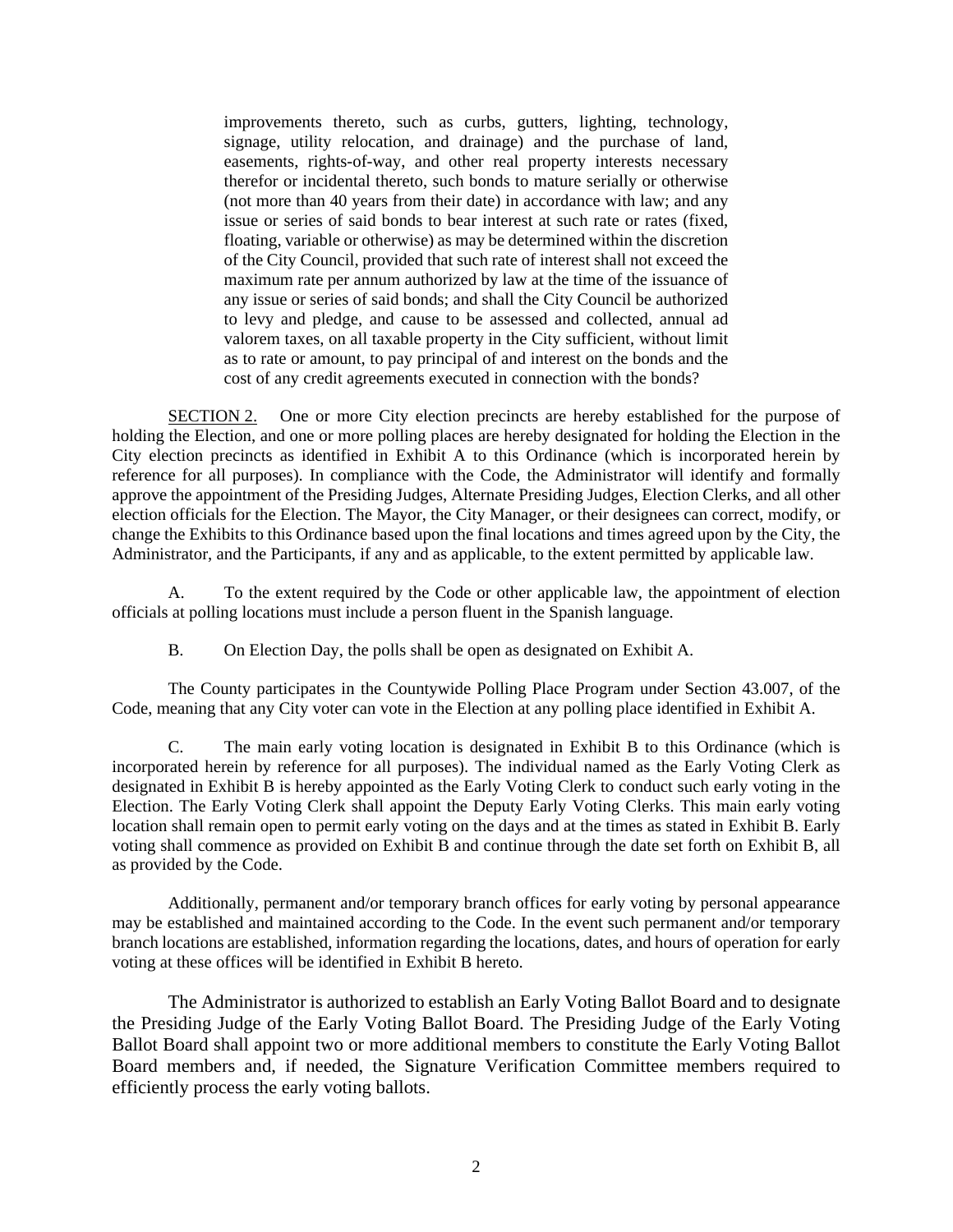SECTION 3. Any legally permissible voting method may be used for early voting and Election Day voting by personal appearance, and when required by the Code, at least one accessible voting system per polling place will be provided. Certain early voting may be conducted by mail according to the Code.

SECTION 4: The City is authorized to utilize a Central Counting Station (the *Station*) as provided by the Code. The Administrator, or the designee thereof, is hereby appointed as the Manager of the Station, who will establish a written plan for the orderly operation of the Station according to the Code. The Council hereby authorizes the Administrator, or the designee thereof, to appoint the Presiding Judge of the Station, the Tabulation Supervisor, and the Programmer for the Station and may appoint Station clerks as needed or desirable. The Administrator will publish (or cause to be published) notice and conduct testing on the automatic tabulation equipment relating to the Station and conduct instruction for the officials and clerks for the Station according to the Code.

SECTION 5. The official ballot shall be prepared according to the Code so as to permit voters to vote "FOR" or "AGAINST" the aforesaid measures which shall appear on the ballot substantially as follows:

### PROPOSITION A

### THE ISSUANCE OF \$18,000,000 OF BONDS BY THE CITY OF LIVE OAK, TEXAS FOR IMPROVEMENTS TO STREETS, BRIDGES, AND SIDEWALKS, AND THE LEVYING OF A TAX IN PAYMENT THEREOF.

SECTION 6. All resident qualified voters of the City shall be permitted to vote at the Election, and on Election Day, such voters shall vote at the designated polling places. The Election shall be held and conducted in accordance with the Texas Election and Government Codes, as amended, and as may be required by other law. To the extent required by law, materials and proceedings relating to the Election shall be printed in both English and Spanish.

SECTION 7. Notice of election, including a Spanish translation thereof, shall be published on the same day in each of two successive weeks in a newspaper of general circulation in the City, the first of these publications to appear in such newspaper not more than 30 days, and not less than 14 days, prior to Election Day. Moreover, a substantial copy of this Ordinance and the voter information attached as Exhibit C, including a Spanish translation thereof, shall be posted (a) not less than 21 days prior to Election Day (1) on the bulletin board at City Hall used for posting notices of Council meetings, (2) in three additional public places within the City's boundaries, (3) in a prominent location on the City's internet website, and (b) in a prominent location at each polling place on Election Day and during early voting. A sample ballot shall be posted on the City's internet website not less than 21 days prior to Election Day.

SECTION 8. As required by and in accordance with Section 3.009(b)(5) and (7) through (9) of the Code, the City, as of the date of this Ordinance, had outstanding an aggregate principal amount of debt equal to \$11,395,000; the aggregate amount of the interest owed on such City debt obligations, through respective maturity, totaled \$2,558,783.60; and the City levied an ad valorem debt service tax rate for its outstanding debt obligations of \$0.096496 per \$100 of taxable assessed valuation. Based on the bond market conditions on the date of the Board's adoption of this Ordinance, the maximum interest rate for any series of bonds authorized at the Election is 3.0689% (expressed as a net effective interest rate applicable to any such series of bonds). The bonds that are the subject of this Election shall mature serially or otherwise over a specified number of years (but not more than 40 years from their date), as prescribed by applicable Texas law, though the City estimates that, based on current bond market conditions, such bonds will amortize over a 30-year period from their respective date of issue. The foregoing estimated maximum net effective interest rate and amortization period are only estimates, provided for Texas statutory compliance; they do not serve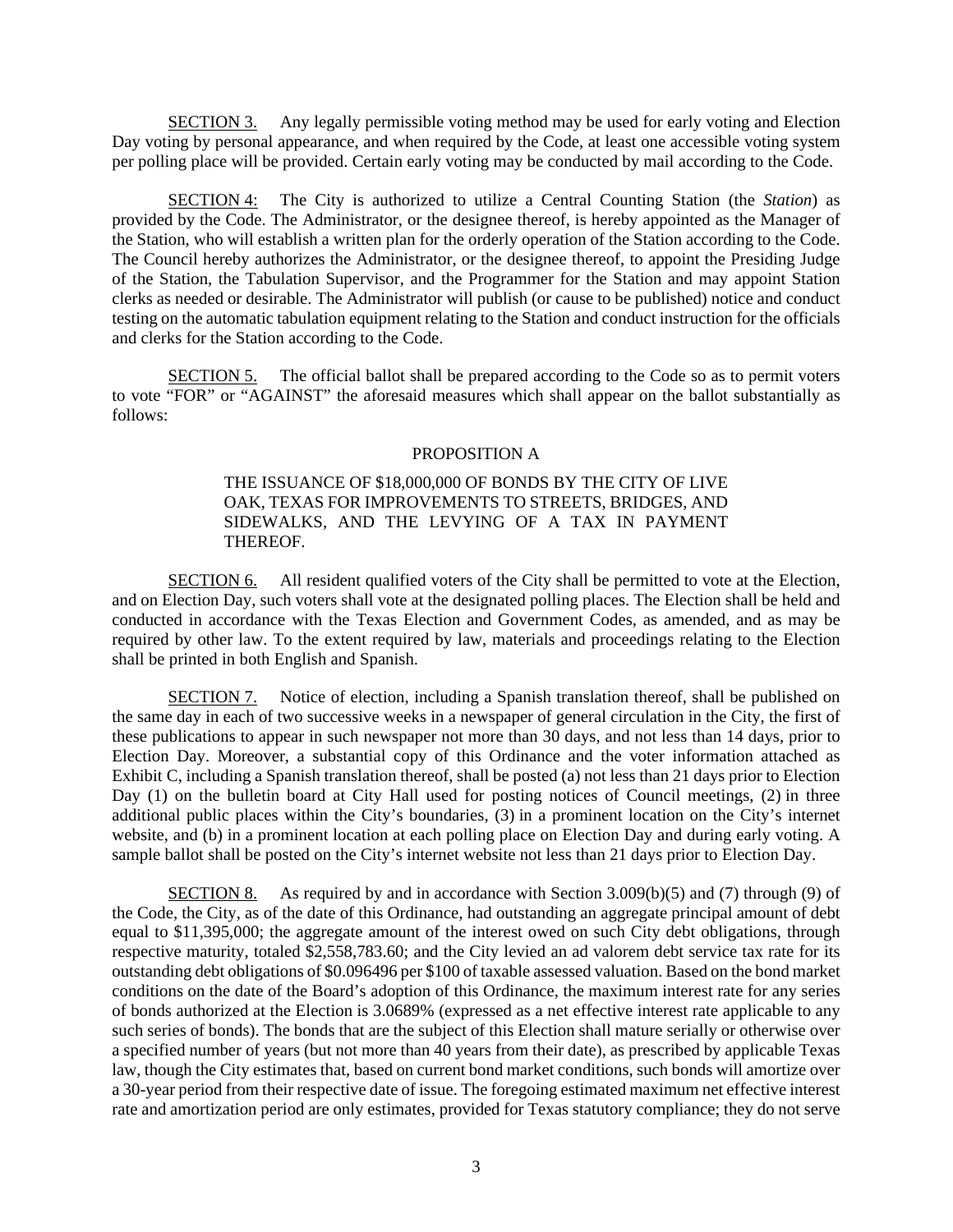as a cap on the per annum interest rate at which any series of bonds authorized at the Election may be sold, or the amortization period for bonds that are the subject of this Election.

SECTION 9. The Council authorizes the Mayor, the City Manager, or their designees to negotiate and enter into one or more joint election agreements, election service contracts, and/or similar contracts or agreements with the County, acting by and through the Administrator, and any Participants if desired or required to comply with applicable law, as permitted and in accordance with the Code. In addition, the Council authorizes the Mayor, the City Manager, or their respective designees to make such technical modifications to this Ordinance that are necessary for compliance with applicable Texas or federal law or to carry out the intent of the Council, as evidenced herein.

SECTION 10. The recitals contained in the preamble hereof are hereby found to be true, and such recitals are hereby made a part of this Ordinance for all purposes and are adopted as a part of the judgment and findings of the Council.

SECTION 11. All ordinances and resolutions, or parts thereof, which are in conflict or inconsistent with any provision of this Ordinance are hereby repealed to the extent of such conflict, and the provisions of this Ordinance shall be and remain controlling as to the matters ordained herein.

SECTION 12. This Ordinance shall be construed and enforced in accordance with the laws of the State of Texas and the United States of America.

SECTION 13. It is officially found, determined, and declared that the meeting at which this Ordinance is adopted was open to the public and public notice of the time, place, and subject matter of the public business to be considered at such meeting, including this Ordinance, was given, all as required by Chapter 551, as amended, Texas Government Code.

SECTION 14. If any provision of this Ordinance or the application thereof to any person or circumstance shall be held to be invalid, the remainder of this Ordinance and the application of such provision to other persons and circumstances shall nevertheless be valid, and this Council hereby declares that this Ordinance would have been enacted without such invalid provision.

SECTION 15. Pursuant to Section 1201.028, as amended, Texas Government Code, this Ordinance shall be effective immediately upon adoption, notwithstanding any provision in the City's Home Rule Charter to the contrary concerning a multiple reading requirement for the adoption of ordinances.

PASSED AND APPROVED on February 8, 2022.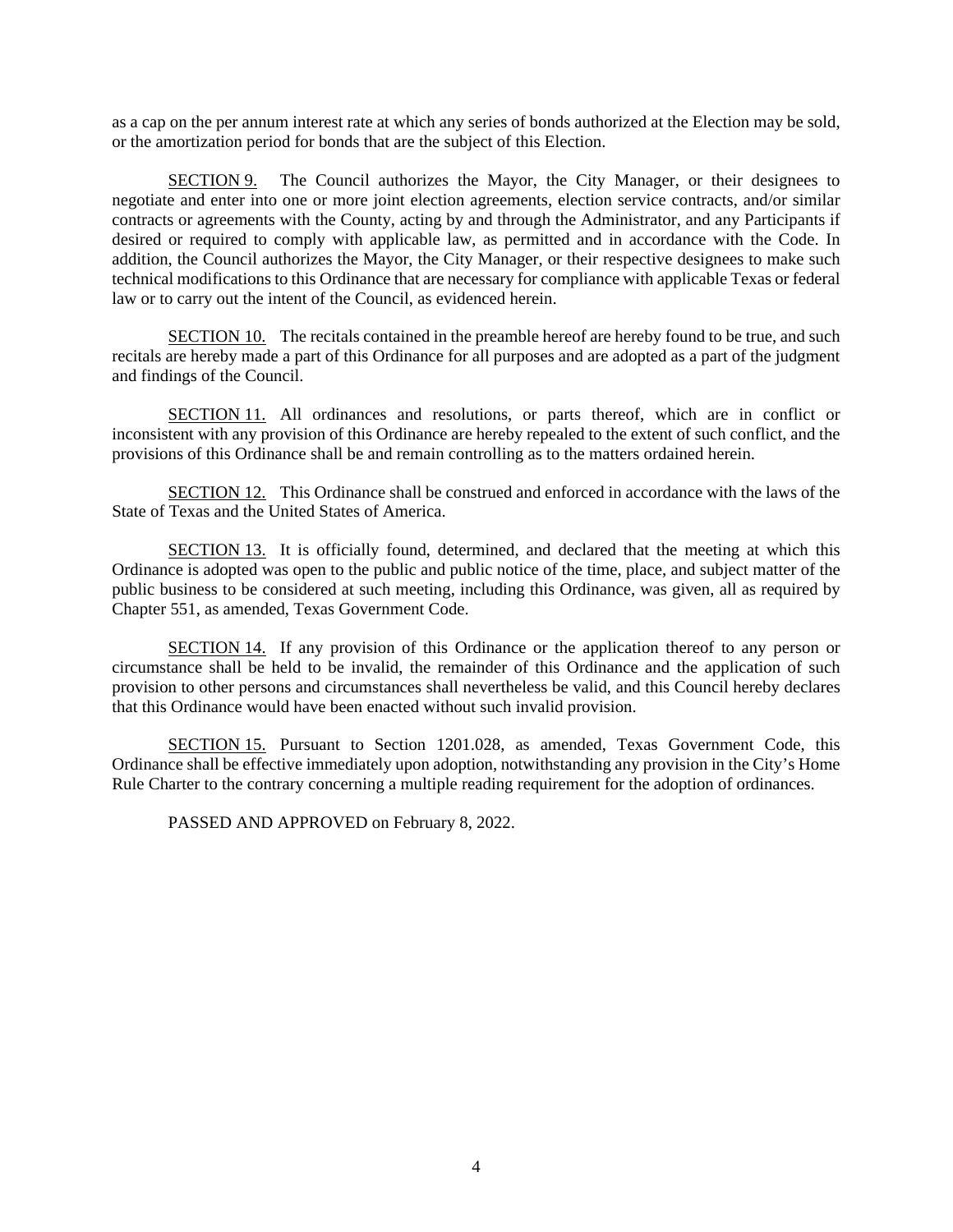# **Exhibit A (Anexo A)**

# **ELECTION DAY** May 7, 2022 *(DÍA DE LA ELECCIÓN 7 de mayo de 2022)*

Election Day Polling Locations open from 7 a.m. to 7 p.m. *(Lugares de votación del Día de la Elección abiertos de 7 a.m. a 7 p.m.)* 

City's website *(sitio web del Ciudad)*: https://www.liveoaktx.net/ County's website *(Sitio web del Condado)*: https://www.bexar.org/1568/Elections-Department

| <b>City</b><br><b>Precinct</b><br>(Precinto<br>del<br>Distrito) | <b>Bexar County</b><br><b>Precincts</b><br>(Precintos del<br>Condado de Bexar) | <b>Polling Place*</b><br>(Lugar de la votación*)                                            |
|-----------------------------------------------------------------|--------------------------------------------------------------------------------|---------------------------------------------------------------------------------------------|
| 1                                                               | 4056, 4100, 4158,<br>4055, 4054, 4185                                          | <b>Judson ISD Educational Resource Center</b><br>8205 Palisades Drive<br>Live Oak, TX 78233 |

\* Bexar County participates in the Countywide Polling Place program under Section 43.007, as amended, Texas Election Code. Registered voters will be able to cast their Election Day ballots at any of the Vote Centers identified on the County's website.

*(\* El condado participa en el programa de Lugar de Votación del Condado bajo la Sección 43.007, según enmendada, el Código Electoral de Texas. Los votantes registrados podrán emitir sus boletas el día de las elecciones en cualquiera de los centros de votación identificados en el sitio web del condado.)* 

Presiding Judges and Alternates: to be determined by the Administrator *(Jueces Presidentes y Suplentes:* a *determinar por la Administradora)* 

> [The remainder of this page intentionally left blank.] *([Se ha dejado el resto de esta página intencionalmente en blanco.])*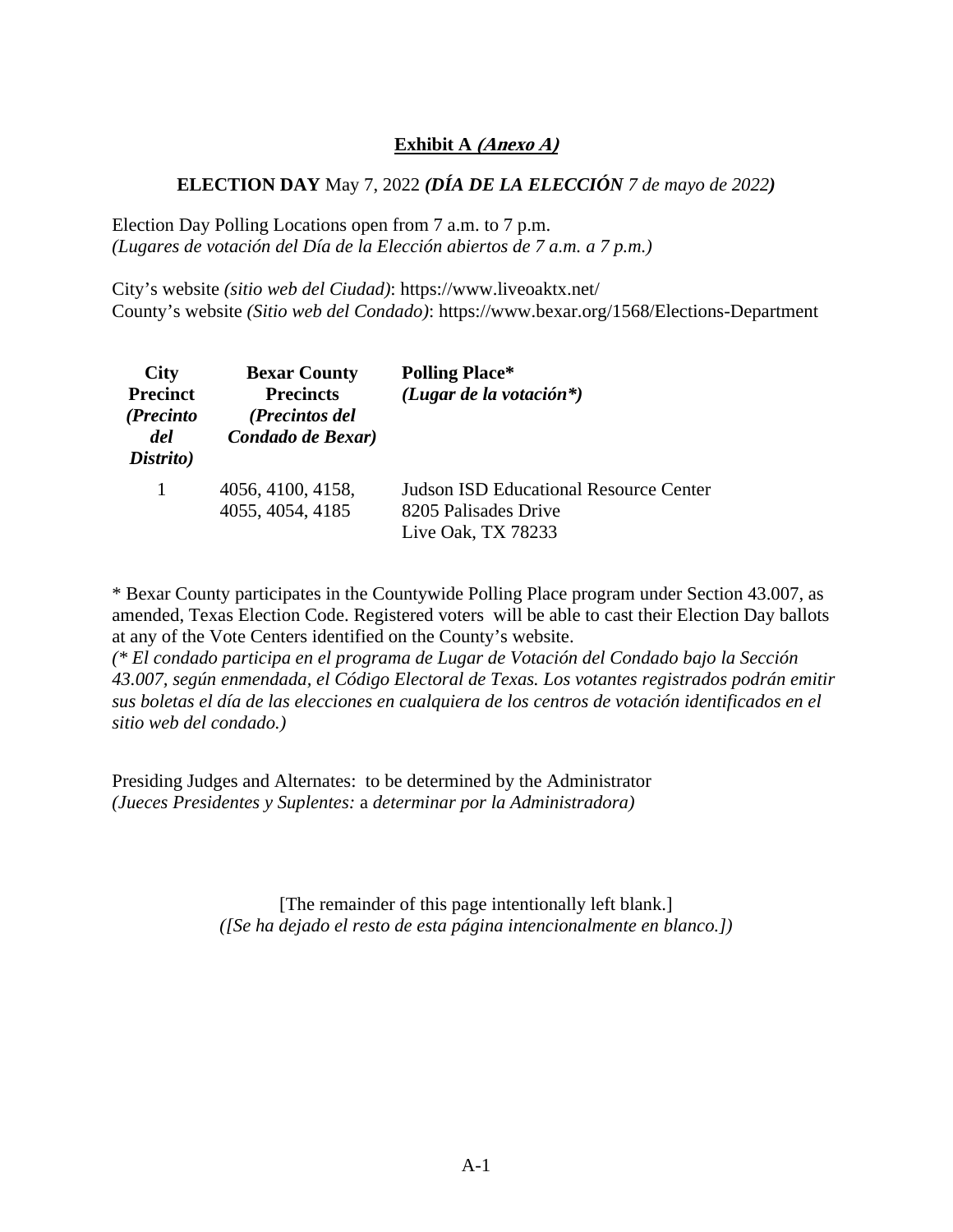## **Exhibit B (Anexo B)**

## **EARLY VOTING** *(VOTACIÓN ANTICIPADA)*

City's website *(sitio web del Ciudad)*: https://www.liveoaktx.net/ County's website *(Sitio web del Condado)*: https://www.bexar.org/1568/Elections-Department

Voters entitled to vote an early ballot by personal appearance may do so at any Early Voting site. *(Los votantes con derecho a votar una boleta temprana por comparecencia personal pueden hacerlo en cualquier sitio de votación temprana).* 

| April 25-29, 2022 | $(25-29$ de abril de 2022) | $8:00 \text{ am} - 6:00 \text{ pm}$  |
|-------------------|----------------------------|--------------------------------------|
| April 30, 2022    | $(30$ de abril de 2022)    | $8:00 \text{ am} - 8:00 \text{ pm}$  |
| May 1, 2022       | $(1$ de mayo de 2022)      | $12:00 \text{ pm} - 6:00 \text{ pm}$ |
| May 2-3, 2022     | $(2-3$ de mayo de 2022)    | $8:00 \text{ am} - 8:00 \text{ pm}$  |

Universal City Library, 100 Northview Drive, Universal City, TX 78148

Bexar County Elections Department, 1103 S. Frio, San Antonio, TX 78207 [main location *(ubicación principal)*]

Bexar County Justice Center, 300 Dolorosa, San Antonio, TX 78205 [basement, south end across from cafeteria *(sotano, lado sur, frente a la cafeteria)*] [closes at 6:00 pm; closed Saturday & Sunday *(cierra a las 6:00 p. m.; cerrado sabado y domingo)*]

Brookhollow Library, 530 Heimer Road, San Antonio, TX 78232 Castle Hills City Hall (Council Chamber), 209 Lemonwood Drive, Castle Hills, TX 78213 Claude Black Center, 2805 East Commerce Street, San Antonio, TX 78202 Cody Library, 11441 Vance Jackson Road, San Antonio, TX 78230 Old Converse City Hall, 407 S. Seguin Road, Converse, TX 78109 Copernicus Community Center, 5003 Lord Road, San Antonio, TX 78220 Cortez Library, 2803 Hunter Blvd., San Antonio, TX 78224 Encino Branch Library, 2515 East Evans Road, San Antonio, TX 78259 Great Northwest Library, 9050 Wellwood, San Antonio, TX 78250 Helotes City Hall, 12951 Bandera Rd, Helotes, TX 78023 Henry A. Guerra, Jr. Library, 7978 W. Military Drive, San Antonio, TX 78227 Indian Springs Elementary, 25753 Wilderness Oak, TX 78261 John Igo Library, 13330 Kyle Seale Parkway, San Antonio, TX 78249 Johnston Library, 6307 Sun Valley Drive, San Antonio, TX 78227 Julia Yates Semmes Library @ Comanche Lookout Park, 15060 Judson Road, San Antonio, TX 78247 Kirby City Hall, 112 Bauman Street, Kirby, TX 78219 Las Palmas Library, 515 Castroville Road, San Antonio, TX 78238 Leon Valley Conference Center, 6421 Evers Road, San Antonio, TX 78240 Lion's Field, 2809 Broadway, San Antonio, TX 78209 Maury Maverick, Jr. Library, 8700 Mystic Park, San Antonio, TX 78254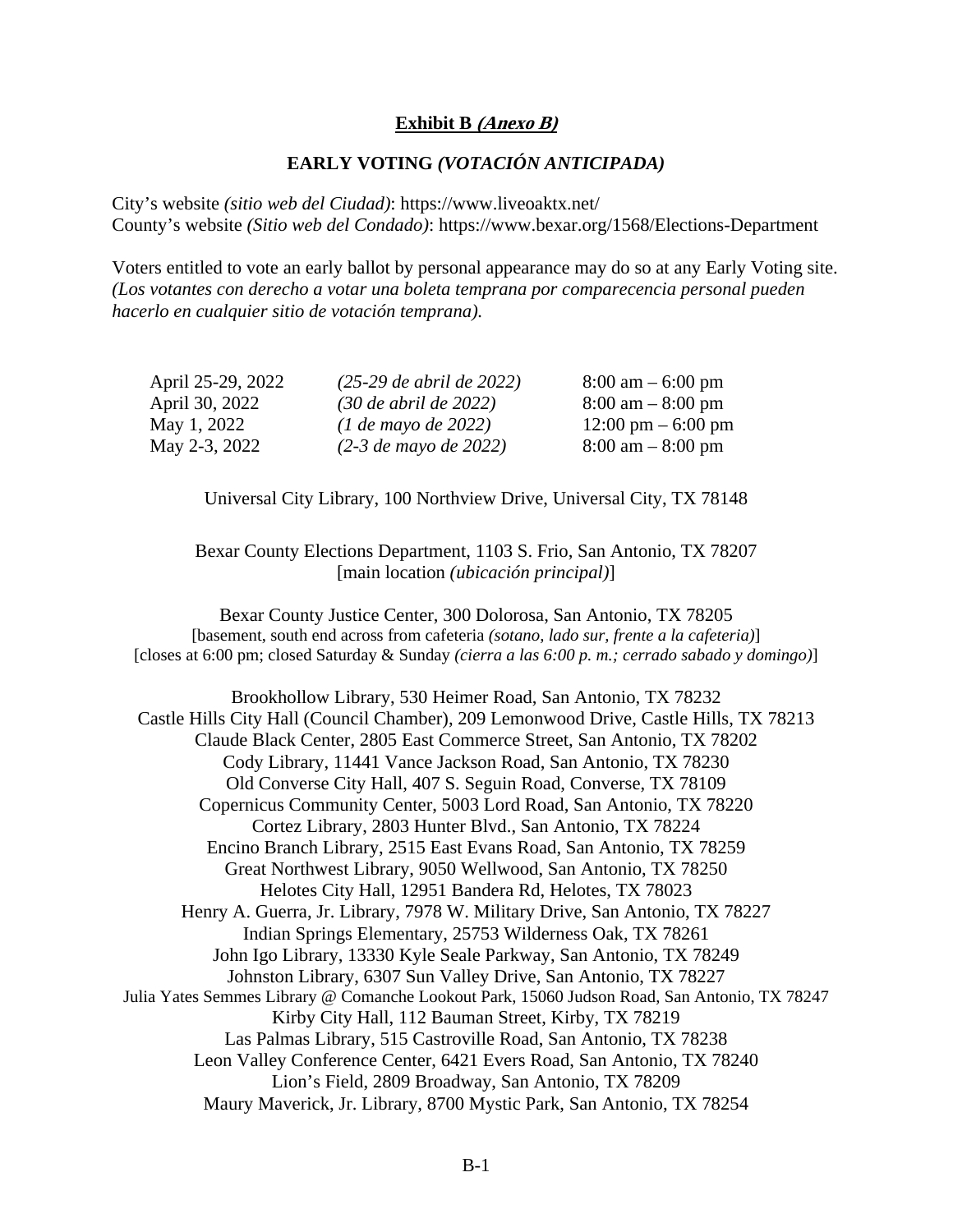McCreless Library, 1023 Ada Street, San Antonio, TX 78223 Mission Library, 3134 Roosevelt Ave., San Antonio, TX 78214 Northside Activity Center, 7001 Culebra Road, San Antonio, TX 78238 Northwest Vista College (Pecan Hall Rm. 100), 3535 N. Ellison Drive, San Antonio, TX 78251 Olmos Park City Hall, 120 El Prado Drive, San Antonio, TX 78212 Palo Alto College (Performing Arts Center), 1400 W. Villaret Blvd., San Antonio, TX 78224 Parman Library @ Stone Oak, 20735 Wilderness Oak, San Antonio, TX 78258 Precinct 1 Satellite Office, 3505 Pleasanton Road, San Antonio, TX 78221 Schaefer Library, 6322 US Hwy 87 E., San Antonio, TX 78222 Shavano Park City Hall (Lobby), 900 Saddletree Court, San Antonio, TX 78231 Somerset City Hall, 7360 E. 6th St., Somerset, TX 78069 Southside ISD Admin Bldg., 1460 Martinez-Losoya Road, San Antonio, TX 78221 Timberwood Park Elementary, 26715 S. Glenrose, San Antonio, TX 78260 Tobin Library @ Oakwell, 4134 Harry Wurzbach Road, San Antonio, TX 78209 UTSA (Bexar Room), 1 UTSA Circle, San Antonio, TX 78249 Windcrest Takas Park Civic Center, 9310 Jim Seal Dr., Windcrest, TX 78239 Wonderland Mall of the Americas (Crossroads), 4522 Fredericksburg Road, San Antonio, TX 78201 Woodlawn Pointe Center (Board Room), 702 Donaldson Ave., San Antonio, TX 78201

subject to change *(sujecto a cambio)* 

# **Early Voting By Mail** *(Votación Anticipada por Correo)*

Applications for voting by mail should be received no later than the close of business (5:00 pm) on April 26, 2022. Applications should be sent to: *(Las solicitudes de votación por correo deben ser recibidas a más tardar al cierre de operaciones (5:00 p.m.) del 26 de abril de 2022. Se deben enviar las solicitudes a:)*

Jacque Callanen, Early Voting Clerk *(secretario de votación anticipada)* mailing address *(dirección de envio)*: 1103 S. Frio, Suite 100, San Antonio, TX 78207 physical address *(dirección física)*: 1103 S. Frio, Suite 100, San Antonio, TX 78207 phone *(teléfono)*: 210-335-VOTE (8683) fax *(fax)*: 210-335-0371 email for ABBM *(correo electrónico por ABBM)*: votebymail@bexar.org email for FCPA *(correo electrónico por FCPA)*: FPCA@bexar.org

If an application for ballot by mail is faxed or emailed (or if a federal postcard application is faxed), the applicant must also mail the original application so that the early voting clerk receives the original no later than four days after receiving the emailed or faxed copy. *(Si se envía por fax o correo electrónico una solicitud de boleta por correo (o si se envía por fax una solicitud postal federal), el solicitante también debe enviar la solicitud original para que el secretario de votación anticipada reciba el original a más tardar cuatro días después de recibir la copia enviada por correo electrónico o por fax.)*